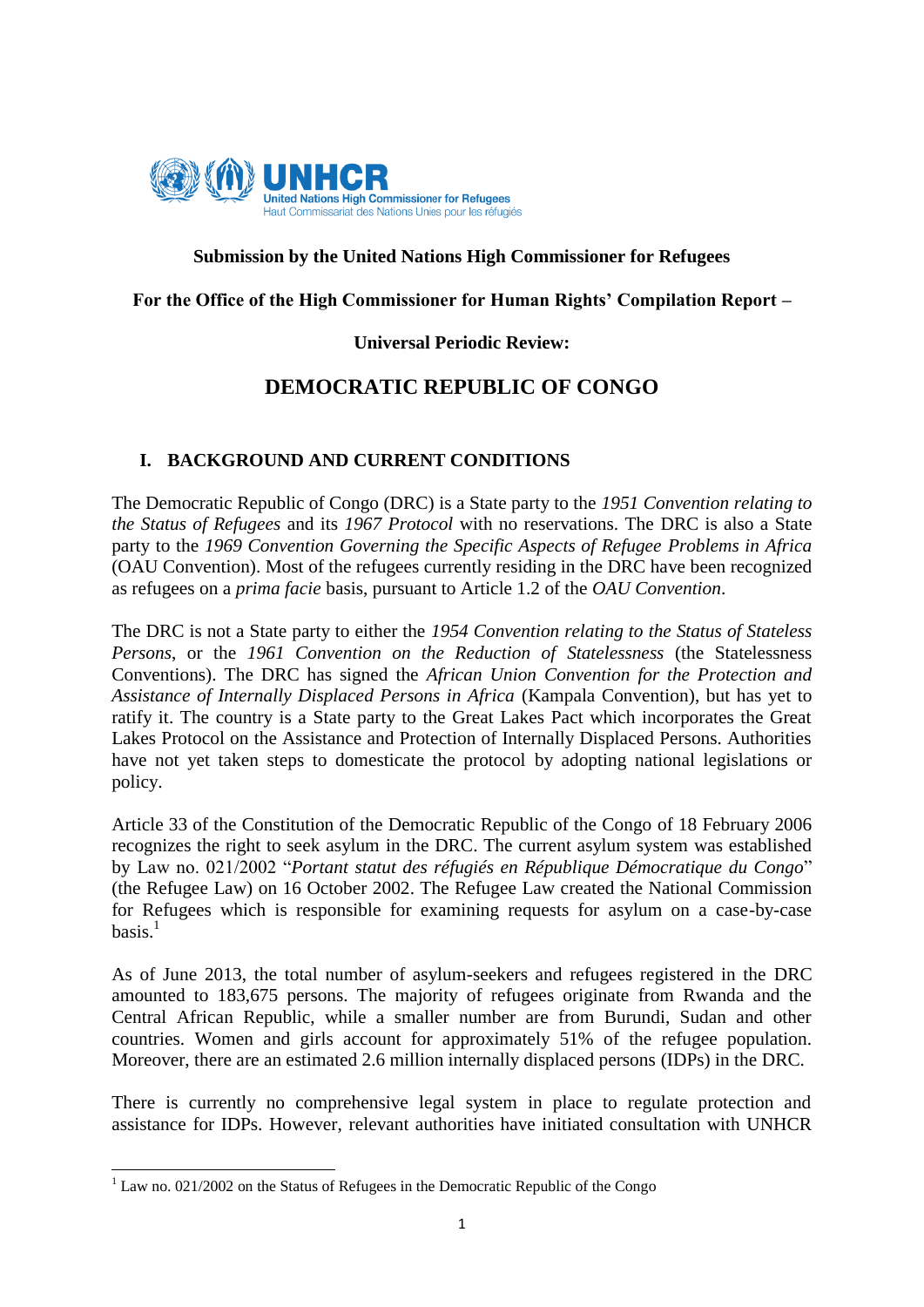and partners regarding the development of relevant national framework on the protection and assistance of internally displaced persons in 2012.

Around 71% of the DRC population lives below the poverty line, faces high unemployment, and lacks adequate health care and educational services. This situation disproportionately affects refugees and asylum-seekers (because they cannot rely on family support, land, property, etc.), who often have to rely on the limited assistance that can be extended to them by UNHCR.

# **II. ACHIEVEMENTS AND POSITIVE DEVELOPMENTS**

UNHCR commends the Government and the people of the DRC for their hospitality towards refugees, including the decision to allow Angolan refugees wishing to remain in the DRC to apply for temporary residence permits on favourable terms and with considerably lower application fees. The good co-operation and close working relationship between UNHCR and the Government of the DRC contributed to a generally favourable protection environment for refugees in the country, and facilitated the documentation of the registered refugees. UNHCR welcomes the initiatives taken to develop legislation for the protection of internally displaced persons. UNHCR also welcomes the DRC's adoption of a National Strategy to Combat Gender-based Violence.

UNHCR welcomes the decision of DRC to assume its responsibilities more effectively with regard to conducting refugee status determination (RSD), by embarking on a transfer of responsibility process to the National Commission on Refugees, which is almost complete. In addition, the recent decision of the DRC to recognize refugee status on a *prima facie* basis for refugees from the Central African Republic is welcomed.

# **III. KEY PROTECTION ISSUES AND RECOMMENDATIONS**

# **Issue 1: Refugees and Asylum-Seekers**

Despite efforts aiming at strengthening the capacity of the National Commission on Refugees to conduct RSD, asylum-seekers still experience a significant delay in the assessment of their claims. This is at least partly caused by the capacity of the personnel in charge of RSD that needs to be further strengthened. The delay in the treatment of asylum claims is also due to the limited presence, or complete absence, of the entity in charge of refugee status determination in some parts of the country. This is especially true when asylum-seekers do not have the opportunity to submit their claims elsewhere (i.e. in the capital). The channeling of claims from rural areas to the capital for further processing has not proven to be a viable option either.

The Refugee Law provides that all recognized refugees should be issued identity cards certifying their refugee status. While refugees in accessible areas of the country have been issued such identity documents, governmental service providers often do not recognize the validity of these documents. Therefore, many refugees continue to face difficulties in assessing their rights.

The comprehensive strategy developed to resolve the situation of Angolan and Rwandan refugees in recent years has contributed to their durable solutions (voluntary repatriation and resettlement). However, local integration prospects are still too limited due to the lack of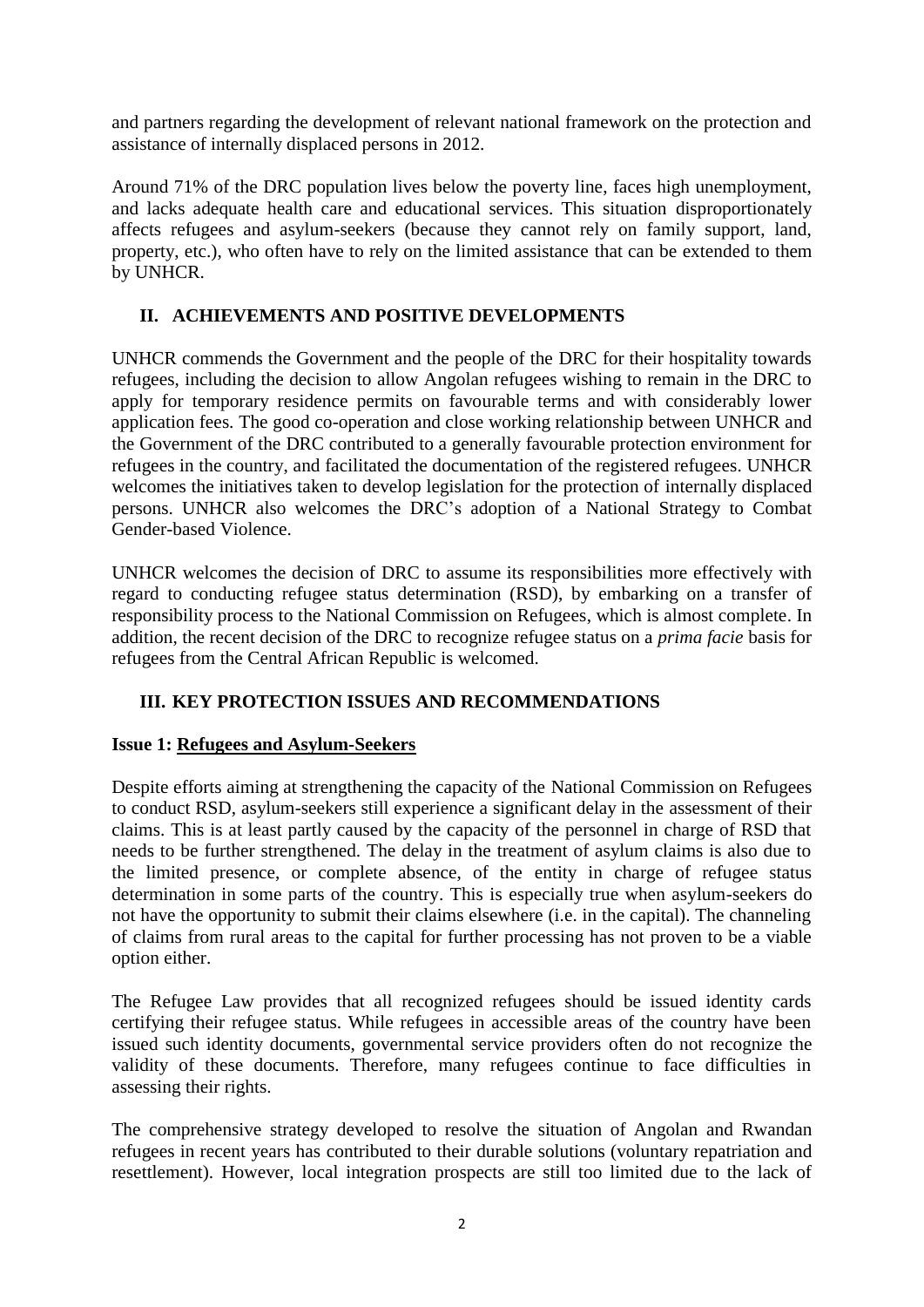resources and inadequate data on the refugee population. At the Ministerial Intergovernmental Event on Refugees and Stateless Persons in December 2011, the DRC pledged to "*support the legal, social and economic integration of Angolan refugees into the host community, including by facilitating access to agricultural land, employment opportunities, education and/or long-term residency status*."<sup>2</sup>

# **Recommendations:**

UNHCR recommends that the Government of the DRC:

- Take the necessary measures to process refugee claims within a reasonable timeframe and without undue delay;
- Raise awareness of governmental and other service providers on the issue of refugee identity documents to facilitate their acceptance; and
- Facilitate the local integration of Rwandan and Angolan refugees in the DRC.

# **Issue 2: Internally Displaced Persons (IDPs)**

The situation of IDPs in the DRC is critical, particularly in the regions where conflict has been ongoing for almost two decades, namely in the North and South Kivus (the Kivus). The recent upsurge in conflict between the M23 Movement and the Congolese Army further jeopardized the situations of IDPs. Some IDPs have been displaced several times, with no durable solution in sight. The cluster approach has been activated at the national and subnational levels where responding to acute protection concerns was at stake. However, this response relies heavily on the support of the international community including MONUSCO, humanitarian organizations and civil society institutions. The national legal framework has not yet been reinforced to deal more effectively with the needs of the internally displaced population.

In the absence of a national legal framework, the protection situation of IDPs does not yet conform to international standards (Guiding Principles on Internal Displacement, Kampala Convention and CIRGL<sup>3</sup> Protocols). The Committee on the Rights of the Child recommended that the State party, "*strengthen its efforts in order to ensure that all refugees and displaced persons, particularly children, are provided with adequate and appropriate assistance, including food, medical and psychological care and access to education*" and that the State party**,** "*establish a coherent database and national programmes for refugee and internally displaced children with a view to ensuring full protection of their rights*."<sup>4</sup>

### **Recommendations:**

**.** 

UNHCR recommends that the Government of the DRC:

 Accede to the *African Union Convention for the Protection and Assistance of Internally Displaced Persons in Africa* (Kampala Convention),;

<sup>2</sup> UN High Commissioner for Refugees (UNHCR), *Ministerial Intergovernmental Event on Refugees and Stateless Persons - Pledges 2011*, October 2012, available at: [http://www.refworld.org/docid/50aca6112.html.](http://www.refworld.org/docid/50aca6112.html) 

<sup>3</sup> Conférence Internationale sur la Région des Grands Lacs, *Pact on Security Stability and Development in the Great Lakes Region: Protocol on the Protection and Assistance to Internally Displaced Persons*, available at: [https://icglr.org/IMG/pdf/Pact\\_on\\_Security\\_Stability\\_Development-S.pdf.](https://icglr.org/IMG/pdf/Pact_on_Security_Stability_Development-S.pdf)

<sup>&</sup>lt;sup>4</sup> UN Committee on the Rights of the Child (CRC), *Consideration of reports submitted by States parties under article 44 of the Convention: Convention on the Rights of the Child: concluding observations: Democratic Republic of the Congo*, 10 February 2009, CRC/C/COD/CO/2, para 75, available at: [http://www.refworld.org/docid/49a5172e2.html.](http://www.refworld.org/docid/49a5172e2.html)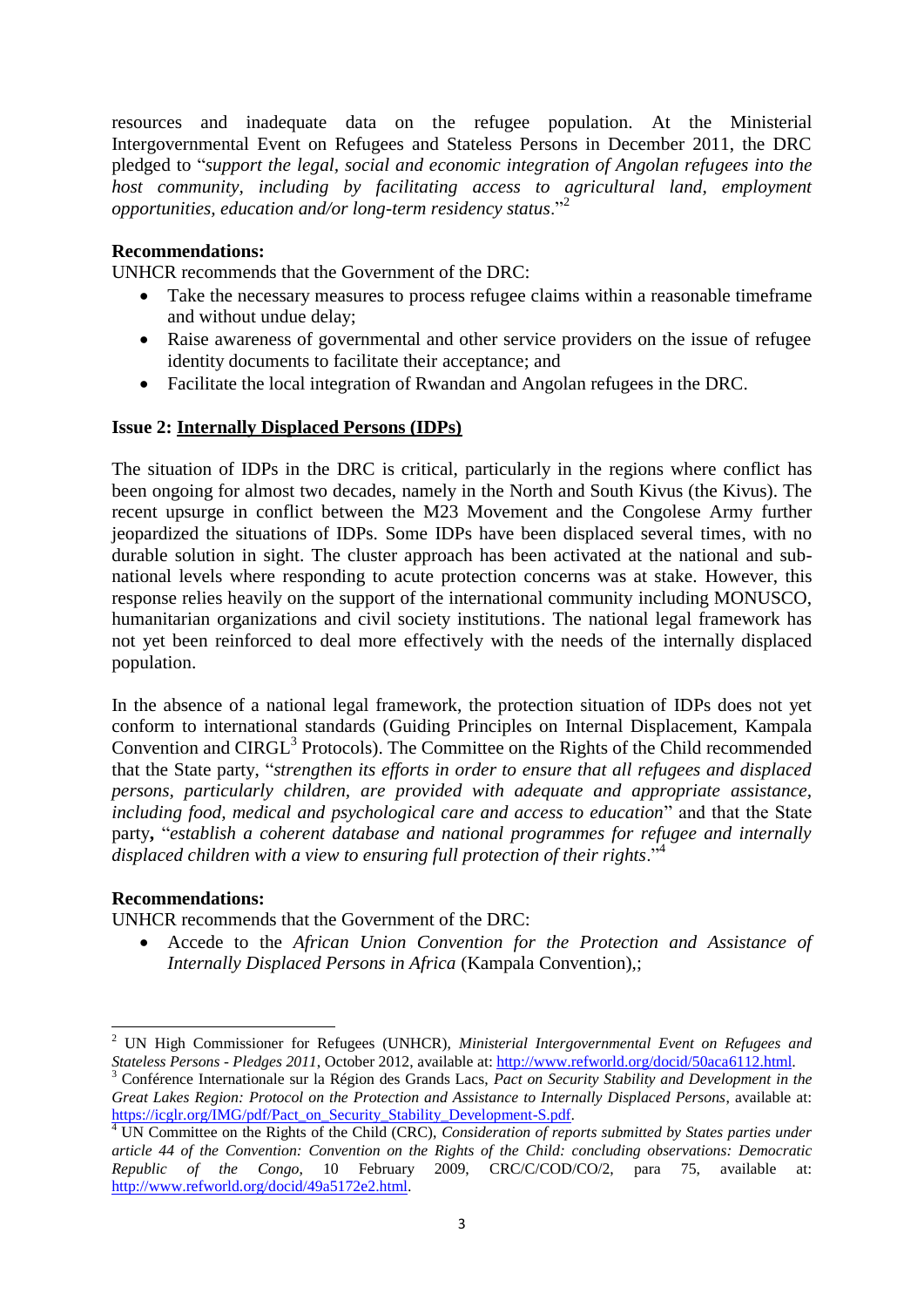- Takes steps to domesticate the Great Lakes Protocol on the Protection and Assistance of Internally Displaced Persons;
- Complete the drafting of a law on the provision of assistance and protection of IDPs, with UNHCR's technical support.

# **Issue 3: Statelessness**

The DRC has not yet acceded to either the 1954 Convention relating to the Status of Stateless Persons or the 1961 Convention on the Reduction of Statelessness. The Congolese nationality legislation<sup>5</sup> is generally compliant with the international standards for prevention and reduction of statelessness set out in the 1961 Convention and human rights law.

Accession by DRC to the two international Statelessness Conventions would complement the existing framework that exists to prevent and reduce statelessness and avoid the detrimental effects of statelessness on individuals and society by ensuring minimum standards of treatment for stateless persons. The *1954 Convention relating to the Status of Stateless Persons* ensures minimum standards of treatment for stateless persons in respect to a number of fundamental rights. These include, but are not limited to, the right to education, employment, housing and public relief. Importantly, the *1954 Convention* also guarantees stateless persons a right to identity and travel documents and to administrative assistance. Furthermore, the *1961 Convention on the Reduction of Statelessness* establishes an international framework to ensure the right of every person to a nationality by establishing safeguards to prevent statelessness at birth and later in life. These treaties are therefore complementary to standards contained in other human rights treaties. An increase in the number of State parties to the two Statelessness Conventions is essential to strengthening international efforts to prevent and reduce statelessness and ensuring full enjoyment of a number of these rights.

During the Ministerial Intergovernmental Event on Refugees and Stateless Persons in December 2011, the DRC pledged to take initiatives such as "*Identifying cases of statelessness on its national territory; preventing statelessness by setting up national mechanisms in compliance with its national legislation and through registering children by the Registrar of Civil Status, encouraging civil marriage, and applying the provisions of law No. 04/024 of 12/11/2004 on Congolese nationality.*" <sup>6</sup> Yet, little progress has been made since then.

# **Recommendations:**

UNHCR recommends that the Government of the DRC:

- Accede to the *1954 Convention relating to the Status of Stateless Persons*, and the *1961 Convention on the Reduction of Statelessness*; and,
- Put in place measures to prevent or respond to potential statelessness situations.

### **Issue 4: Access to birth registration and issuance of birth certificates**

A high percentage of Congolese children do not have any birth certificates. This is a critical issue for returnees, refugees, and IDP children, as they may find themselves in a situation where they are unable to provide any proof of identity or secure any of their rights. Failure to

**.** 

 $5$  The 2006 Constitution and Law No 04/024 of 12/11/2004 on Congolese Nationality

<sup>6</sup> Ibid.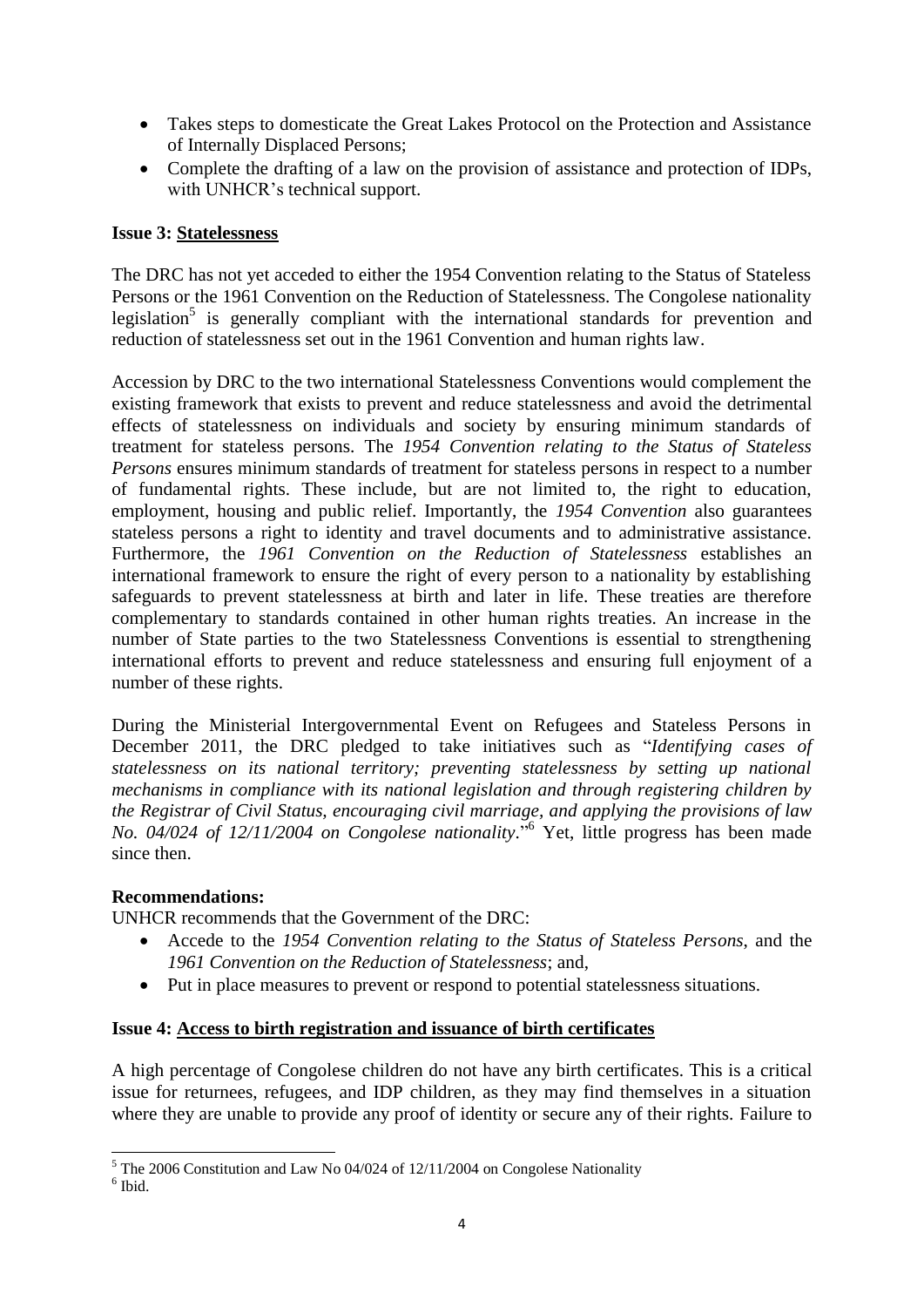document a person's legal existence can prevent the effective enjoyment of a range of human rights, including access to education and health care. The Human Rights Council adopted a resolution on birth registration and the right of everyone to recognition everywhere as a person before the law, calling upon "*States to ensure free birth registration, including free or low-fee late birth registration, by means of universal, accessible, simple, expeditious and*  effective registration procedures without discrimination of any kind.<sup>77</sup> Because birth registration legally establishes the place of birth, proof of age, and parental affiliation, it serves as important documentary proof to acquire the parents' nationality or the nationality of the State in which the child is born. It also provides children with a degree of protection against child labour, illegal adoption, early marriage, sexual exploitation, military recruitment, and trafficking. $8$ 

Forcibly displaced children are at heightened risk of such abuses in the DRC. The Committee on the Rights of the Child, in its  $59<sup>th</sup>$  session, expressed concern about the mechanisms used to verify the age of military recruits and noted that "*this problem is exacerbated by the very*  low level of birth registration."<sup>9</sup> The Committee reiterated its past recommendation that the DRC "continue and strengthen its efforts to encourage birth registration of all children."<sup>10</sup> In its 50<sup>th</sup> Session, the Committee had also urged the State party to "*ensure allocation of adequate financial, human and other resources to registration centres and to take measures, including mobile services, to ensure easy access to registration by the population in all areas of the country*," and to *"to put in place a mechanism to provide for late registration of births*  free of charge."<sup>11</sup>

# **Recommendations:**

UNHCR recommends that the Government of the DRC:

- Ensure birth registration, including through mobile brigades;
- Ensure the provision of late birth registration free of charge;
- Ensure birth registration of all children born in DRC without discrimination (including refugees and asylum seekers' children) and facilitate birth registration of Congolese children upon return to DRC when such registration could not or was not accomplished in the asylum country.

### **Issue 5: Reintegration**

Following the announcement that, as of 3 September 2013, over 100,000 Congolese refugees have now repatriated from the Republic of the Congo,<sup>12</sup> it is critical that reintegration efforts

**<sup>.</sup>** <sup>7</sup> UN Human Rights Council Resolution A/HRC/RES/19/9, 3 April 2012, available at: [http://ap.ohchr.org/documents/dpage\\_e.aspx?si=A/HRC/RES/19/9.](http://ap.ohchr.org/documents/dpage_e.aspx?si=A/HRC/RES/19/9)

<sup>8</sup> UN High Commissioner for Refugees, *Birth Registration: A Topic Proposed for an Executive Committee Conclusion on International Protection*, 9 February 2010, EC/61/SC/CRP.5, para. 2, available at: [http://www.unhcr.org/refworld/docid/4b97a3242.html.](http://www.unhcr.org/refworld/docid/4b97a3242.html)

<sup>9</sup> UN Committee on the Rights of the Child (CRC), *Consideration of reports submitted by States parties under article 44 of the Convention: Convention on the Rights of the Child: Optional Protocol to the Convention on the Rights of the Child on the Involvement of Children in Armed Conflict: concluding observations: Democratic Republic of the Congo*, 7 March 2012, CRC/C/OPAC/COD/CO/1, para. 27, available at: [http://www2.ohchr.org/english/bodies/crc/docs/co/CRC-C-OPAC-COD-CO-1.pdf.](http://www2.ohchr.org/english/bodies/crc/docs/co/CRC-C-OPAC-COD-CO-1.pdf)

 $^{10}$  Id.

<sup>&</sup>lt;sup>11</sup> UN Committee on the Rights of the Child (CRC), *Consideration of reports submitted by States parties under article 44 of the Convention: Convention on the Rights of the Child: concluding observations: Democratic Republic of the Congo*, 10 February 2009, CRC/C/COD/CO/2, para 36, available at: [http://www.refworld.org/docid/49a5172e2.html.](http://www.refworld.org/docid/49a5172e2.html)

<sup>&</sup>lt;sup>12</sup> UNHCR News Stories, *UNHCR helps more than 100,000 refugees return to northern Democratic Republic of Congo*, 3 September 2013, available at[: http://www.unhcr.org/5225ff206.html.](http://www.unhcr.org/5225ff206.html)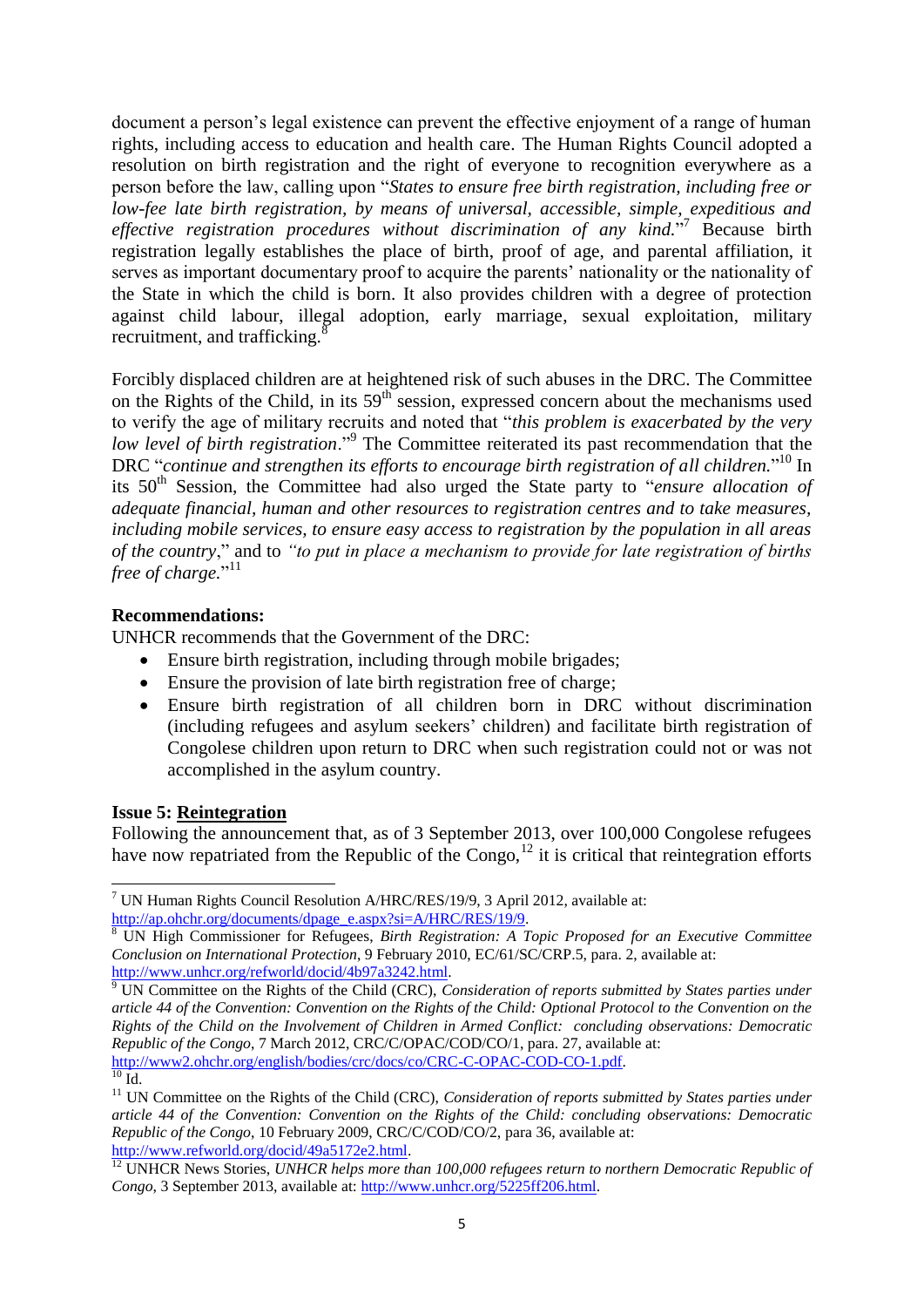for returnees and IDPs are strengthened. Collectively, UNHCR's planning figures for 2013 estimated that the DRC host nearly 800,000 refugee returnees and IDP returnees. Reintegration programs play an integral role in increasing the self-reliance of returnees, preventing future conflict, and protecting against future displacement. Due to the unrest that the DRC has been experiencing for nearly two decades, resources devoted to reintegration activities have been shrinking (which may also be due to donor fatigue), while the needs have continued to rise. Moreover, the DRC is not in a position to mobilize or allocate sufficient resources to sustain an effective reintegration programme for all returnees. As a result, the return of forcibly displaced persons has not always been durable, especially due to security concerns.

The Committee on the Rights of the Child, in its  $59<sup>th</sup>$  session, has also highlighted the impact of limited access to reintegration in the context of former child soldiers. The Committee noted that *"less than half of returning child soldiers have access to reintegration support and that when such programmes exist, they often fail to address the medical, psychological or socio-economic needs of former child soldiers*" and indicated that many of those who are released with support, especially girl soldiers, often *"drift into other marginal activities such as prostitution.*"

### **Recommendations:**

**.** 

UNHCR recommends that the Government of the DRC:

- Continue raising international support (including funding) for the implementation of reintegration programmes;
- Create suitable conditions (security, rule of law, basic social services, etc.) for the durable return of forcibly displaced persons (IDPs and refugees);
- Initiate programmes to promote self-reliance of returnees.

# **Issue 6: Sexual and gender-based violence**

While affecting the population at large, the issue of sexual and gender-based violence (SGBV) is also a critical concern for refugees and IDPs. In 2009 the Government adopted a National Strategy to Combat Gender-based Violence. The national strategy was adopted to implement the United Nations Comprehensive Strategy on Combating Sexual Violence in the Democratic Republic of the Congo, which was presented to the Government on 1 April 2009.<sup>13</sup> However, the implementation and effectiveness of the program has yet to provide meaningful results and SGBV remains a pervasive problem in the DRC.

Reports suggest that while SGBV is prevalent across the country, it has risen at an alarming rate in the eastern DRC in recent years. The increase follows renewed violence, particularly in North Kivu, where around 1 million persons are internally displaced. In North Kivu alone, from January 2013 until 30 July 2013, UNHCR registered 705 reported cases of sexual violence,<sup>14</sup> of which 619 were cases of rape and 288 were perpetrated against minors.<sup>15</sup> Official UN figures suggest overall reported cases of sexual violence in North Kivu rose from

<sup>&</sup>lt;sup>13</sup> Comprehensive Strategy on Combating Sexual Violence in the Democratic Republic of the Congo, 1 April 2009, available at: [http://stoprapenow.org/uploads/features/CSonDRCforweb.pdf.](http://stoprapenow.org/uploads/features/CSonDRCforweb.pdf)

 $14$  During a similar period in 2012, 108 cases were registered.

<sup>15</sup>UN Human Rights Council, *Report of the Working Group on the Universal Periodic Review on the Democratic Republic of the Congo*, 4 January 2010, A/HRC/13/8, available at: [http://www.refworld.org/docid/4bdea1882.html.](http://www.refworld.org/docid/4bdea1882.html)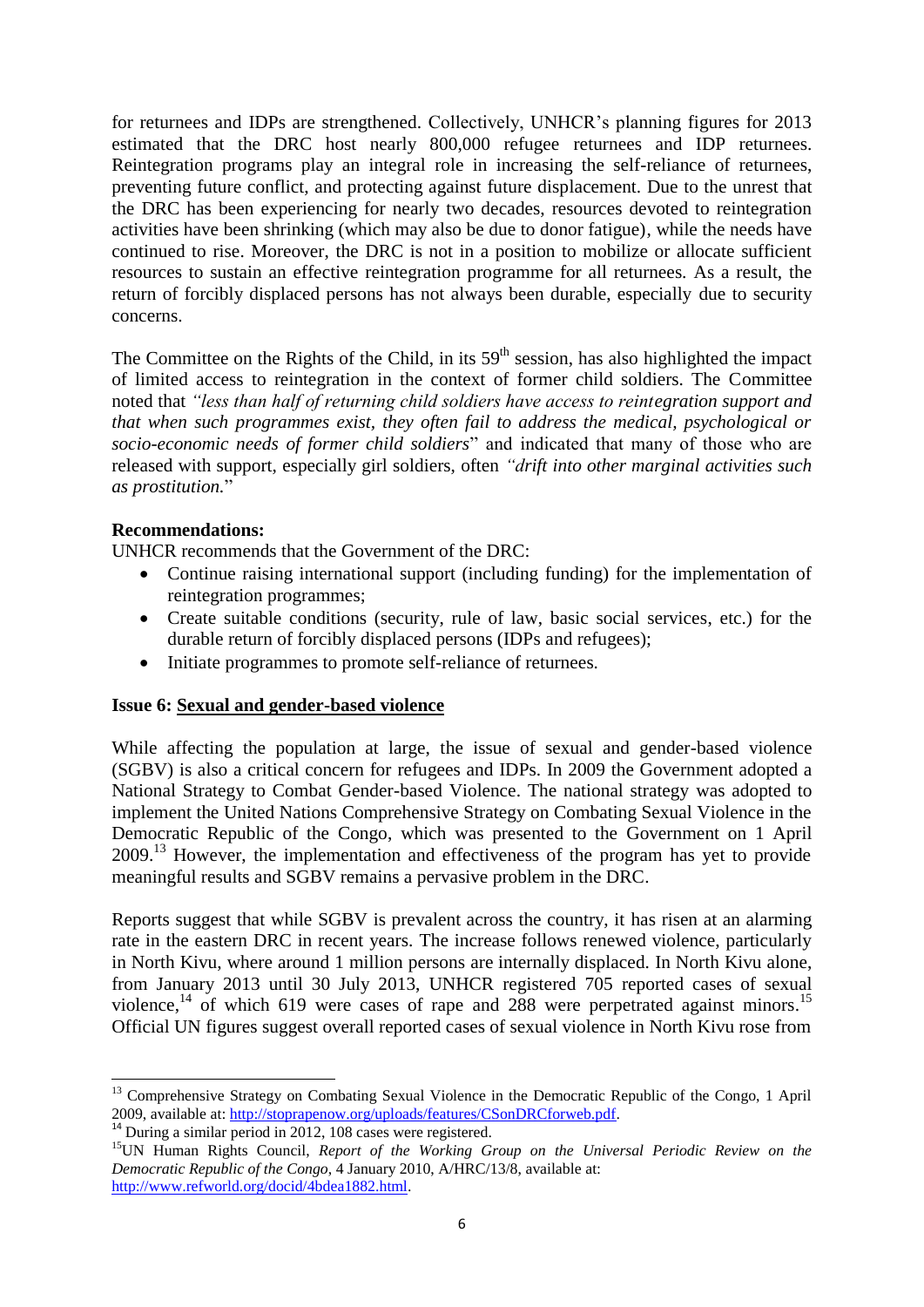4,689 cases in 2011 to 7,075 in 2012, with many more cases remaining unreported. Most of the reported cases of sexual violence were committed by armed men.

The Committee on the Rights of the Child has consistently expressed serious concerns that marginalized children in the DRC, such as children involved in armed conflict, refugees, and internally displaced persons, are commonly victims of sexual exploitation and abuse. The Committee has also noted with deep concern that impunity remains pervasive for those who perpetrate rape and sexual violence against women and children, often as a weapon of war. Furthermore, the Committee was concerned that young girls in urban centres are often forced to engage in prostitution, sometimes by their parents, at a very early age. The Committee has made several recommendations, calling on the State party to: strengthen legislative measures, address the root causes of sexual exploitation, end impunity for any and all perpetrators, ensure victims are not criminalized, and develop prevention and recovery programs.<sup>16</sup>

### **Recommendations:**

UNHCR recommends that the Government of the DRC:

- Expedite and strengthen efforts to enhance the effectiveness of the National Strategy to Combat Gender-based Violence in cooperation with UN agencies;
- Take adequate measures to reduce and eradicate incidents of SGBV committed by armed elements;
- Ensure access to an effective response (security, legal, medical, psycho-social and self-reliance) to situations of SGBV; and
- Improve training and awareness among DRC security forces and agents, establish/strengthen accountability mechanisms, and introduce a vetting mechanism to exclude perpetrators of SGBV.

**Human Rights Liaison Unit Division of International Protection UNHCR September 2013**

**<sup>.</sup>** <sup>16</sup> See UN Committee on the Rights of the Child (CRC), *Consideration of reports submitted by States parties under article 44 of the Convention: Convention on the Rights of the Child : concluding observations: Democratic Republic of the Congo*, 10 February 2009, CRC/C/COD/CO/2, para 75, available at: [http://www.refworld.org/docid/49a5172e2.html;](http://www.refworld.org/docid/49a5172e2.html) UN Committee on the Rights of the Child (CRC), *Consideration of reports submitted by States parties under article 44 of the Convention : Convention on the Rights of the Child : Optional Protocol to the Convention on the Rights of the Child on the Involvement of Children in Armed Conflict : concluding observations : Democratic Republic of the Congo*, 7 March 2012, CRC/C/OPAC/COD/CO/1, available at:

[http://www2.ohchr.org/english/bodies/crc/docs/co/CRC-C-OPAC-COD-CO-1.pdf.](http://www2.ohchr.org/english/bodies/crc/docs/co/CRC-C-OPAC-COD-CO-1.pdf)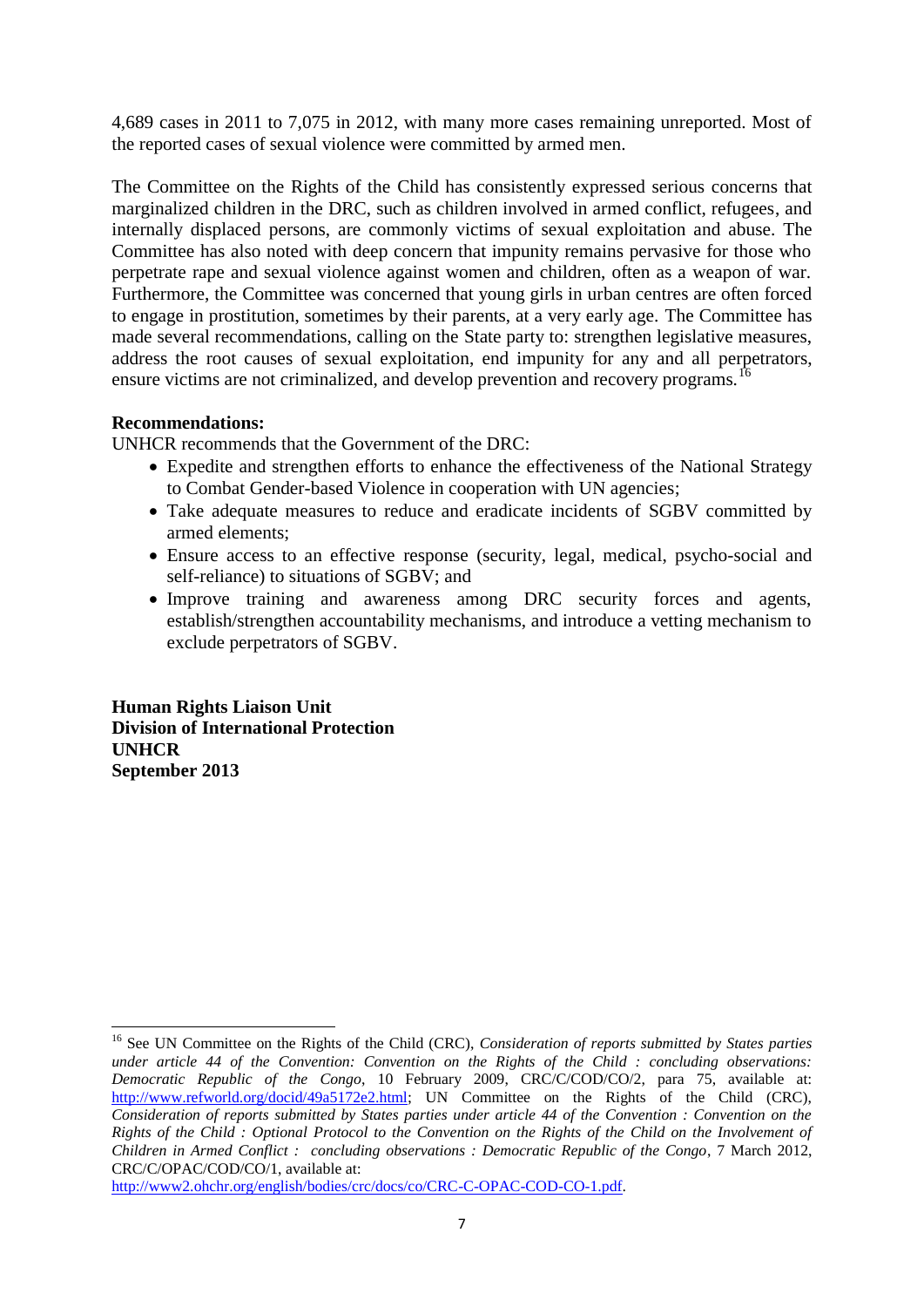#### **ANNEX**

#### **Excerpts of Concluding Observations and Recommendations from UN Treaty Bodies and Special Procedures' Reports**

#### **- Universal Periodic Review:**

#### **DEMOCRATIC REPUBLIC OF CONGO**

We would like to bring your attention to the following excerpts of Treaty Body Concluding Observations and Special Procedure reports relating to issues of interest and concern to UNHCR with regards to the Democratic Republic of the Congo.

#### **Treaty Body Concluding Observations**

### **Committee on the Rights of the Child (CRC/C/OPAC/COD/CO/1) 59th Session 7 March 2012**

*26. The Committee expresses concern that FARDC recruitment procedures are inconsistently applied and that recruitment into the State party's armed forces is mainly carried out at the discretion of regional military commands or individual unit commanders. The Committee is also concerned about the ineffectiveness of the mechanisms to verify the ages of incoming recruits and notes that this problem is exacerbated by the very low level of birth registration in the State party.*

*27. The Committee reiterates its recommendation (CRC/C/COD/CO2, para. 36) to continue and strengthen its efforts to encourage birth registration of all children. The Committee also urges the State party to standardize army recruitment procedures and train officers to ensure consistent and effective verification of the age of individual recruits to effectively prevent the recruitment of children into the armed forces. The Committee further recommends that the State party widely circulate guidelines on verifying age and instruct recruiters that in the case of doubt over an individual's age, he/she should not be recruited***.**

*32. The Committee expresses deep concern about the continuous recruitment and abduction of children, including girls by numerous non-State armed groups, and by community-based militias known as Local Defence Forces (LDF). The Committee is also concerned that in January 2009, hundreds of child soldiers were incorporated into the FARDC during the "accelerated integration" of members of the National Congress for the Defense of the People (CNDP). The Committee expresses further concern that the State party has not prioritized the release of children detained by non-State armed groups in its negotiations with these groups, as demonstrated in the negotiations with the Yakutumba Maï Maï in August 2010.*

*33. The Committee reminds the State party of its obligations under the Optional Protocol to take all the necessary measures to ensure that no children are recruited by non-State armed groups. The Committee urges the State party to ensure that the release, recovery and reintegration of children associated with non-State armed forces or armed groups becomes a priority and is addressed in all peace or ceasefire negotiations and*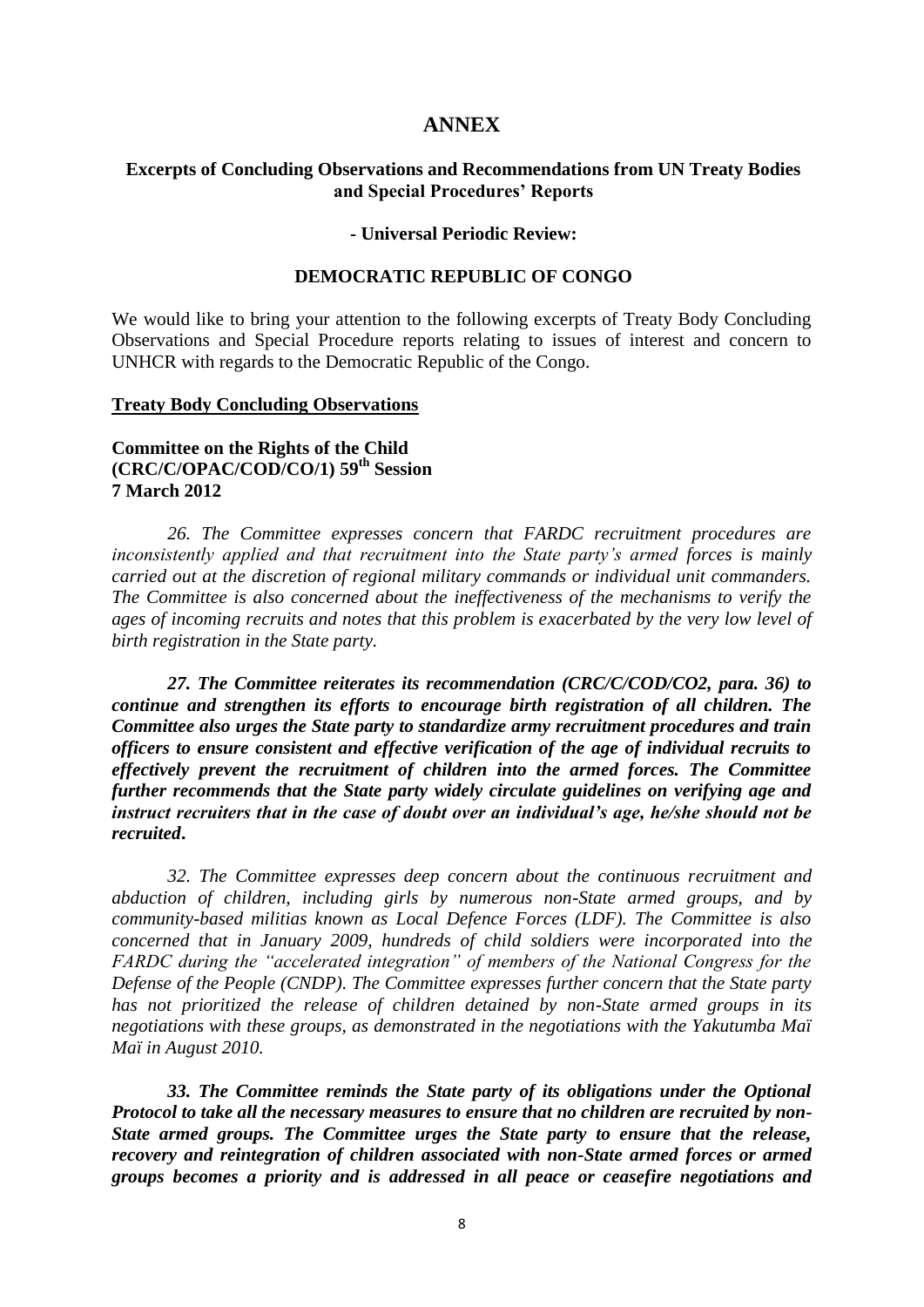*agreements with armed groups, in line with the United Nations operational guidelines on addressing children's issues in peace agreements. The Committee also urges the State party to ensure that:*

- *(a) The release of all children from non-State armed groups is a precondition for any future integration into the army or police and any related training programmes;*
- *(b) No military, financial or logistical support is provided to local militias suspected of recruiting or using children or committing other human rights abuses. Priority should be given to regulating the activities of local defence forces and to ensuring that children are not recruited or used by them;*
- *(c) Cross borders frameworks of cooperation and exchange are established to repatriate children from neighbouring countries to their countries of origin as already recommended by the Special Representative of the Secretary General for Children and Armed conflict after her 2009 visit in the country.*

*38. The Committee notes with deep concern that in spite of the zero tolerance policy for human rights violators declared by the President in 2009, none of the perpetrators of recruitment and use of children in armed conflict, although clearly identified, has been prosecuted and convicted. The Committee is particularly concerned that:*

*(e) In spite of the sentencing of numerous perpetrators of sexual abuse, impunity remains pervasive for the rape and the most horrific forms of sexual violence and abuses of women and children which continue to be used as a weapon of war in conflict zones*

**39. The Committee urges the State party to show stronger political will and demonstrable tangible efforts to apply its zero tolerance policy with a view to promoting accountability in the State party. The Committee strongly urges the State party to put an end to the impunity that perpetrators of recruitment and use of children continue to enjoy and ensure the prompt and impartial investigation of all allegations against all suspected FARDC officers and personnel, including those listed in the final report of the Security Council Group of experts (S/2009/603, annex 124). The Committee also urges the State party to:**

**(f) Take prompt and active measures to bring perpetrators of sexual crimes to justice and to make the implementation of the Comprehensive Strategy on Combating Sexual Violence a reality.**

*48. The Committee notes with concern that less than half of returning child soldiers have had access to reintegration support and that when such programmes exist, they often fail to address the medical, psychological or socio-economic needs of former child soldiers. As a result, a significant proportion of demobilized children are re-recruited. The Committee is also particularly concerned that:*

- *(a) Girl soldiers, although comprising up to thirty per cent of children involved in armed forces and groups, have been and are still underrepresented in release and commanders or drift into other marginal activities such as prostitution;*
- *(b) Children surviving sexual violence still have little chance to obtain access to health care, psychological support and compensation;*
- *(c) The stabilization and reconstruction program (STAREC) for the five conflict affected eastern provinces fails to include education and employment programmes.*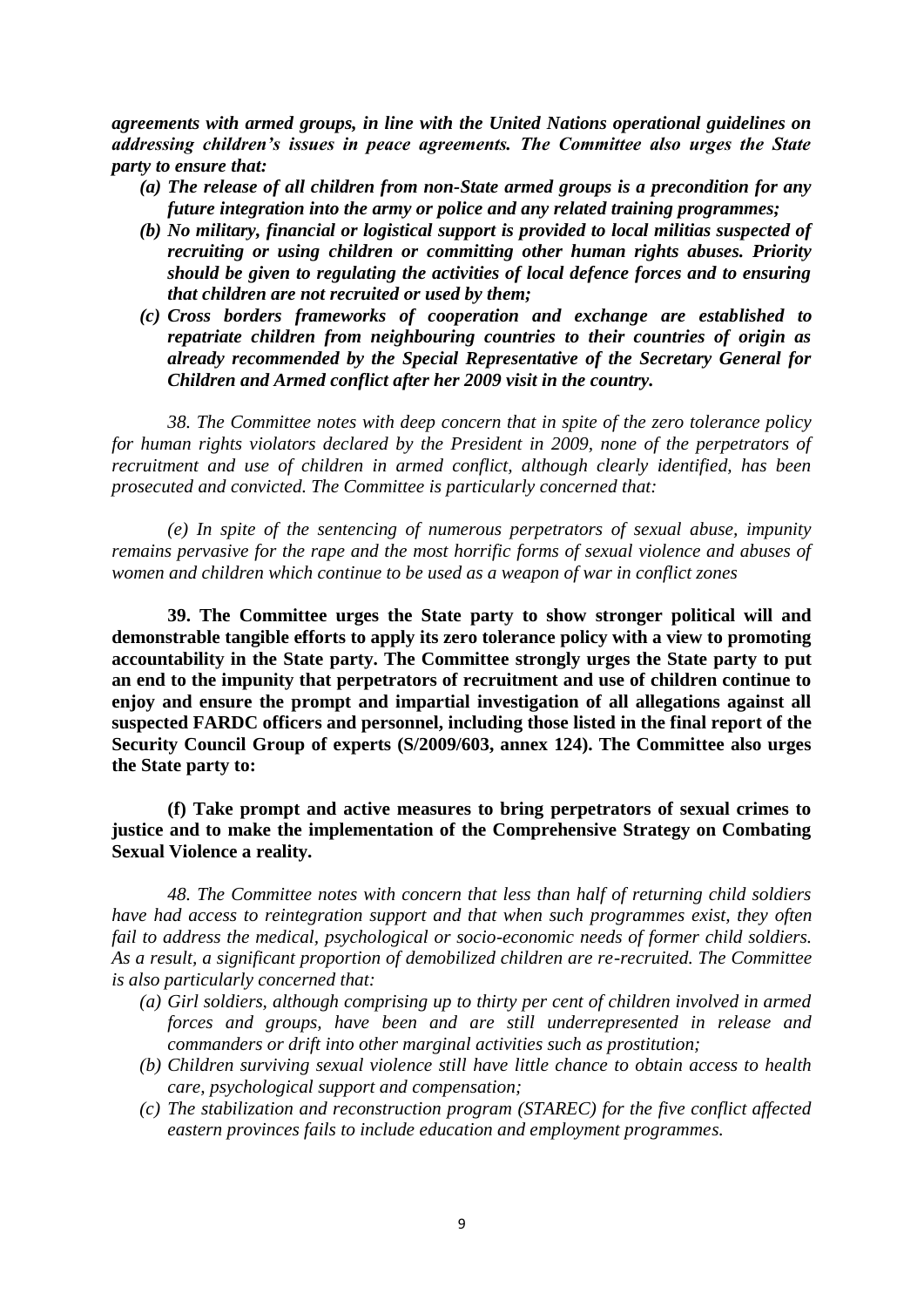*49. The Committee urges the State party to rebuild an effective and adequately funded national reintegration strategy for child soldiers which should be fully integrated into STAREC. In particular, the Committee urges the State party to:*

- *(a) Conduct a mapping of existing initiatives and available funding; an evaluation of current and past initiatives and a full needs assessment of the nature, scope, duration, funding and expertise needed for the provision of "appropriate assistance" to former child soldiers;*
- *(b) As a matter of priority, develop and implement in collaboration with the United Nations and child protection actors a strategy to identify and provide effective reintegration assistance to current and former girl soldiers and their children, which meet their complex medical, economic and psychosocial needs; Every effort should be made to ensure these initiatives, and any resulting programmes, do not increase the stigma and exclusion faced by former girl soldiers;*
- *(c) Ensure without any further delay that consistent and sustainable budget allocations are made to provide child survivors of sexual violence with immediate compensation, psychological support and health care;*
- *(d) Ensure that school reintegration; access to vocational training and the development of youth employment opportunities for demobilized children are incorporated into STAREC;*
- *(e) Significantly increase support for reintegration and recovery measures, ensure they are accessible in affected regions and develop multi-disciplinary assistance programs; and*
- *(f) Ensure that child soldiers, parents and communities are involved in the design and evaluation of reintegration projects.*

### **Committee on Economic, Social and Cultural Rights (E/C.12/COD/CO/4) 43rd Session 16 December 2009**

*17. The Committee is concerned that while pygmies continue to suffer extreme forms of societal marginalization, in particular with regard to their access to identity documents, education, health and employment and in spite of repeated calls by human rights bodies to address the situation, the State party has still not taken the necessary measures to end these human rights violations. The Committee also expresses deep concern that in war zones pygmies have been and continue to be subjected to mass rapes, extermination and persecution which are committed with total impunity. (article 2.2)*

# *The Committee urges the State party to ensure that racial discrimination is criminalized as a specific offence and that perpetrators of acts of racial discrimination and crimes against pygmies are brought to justice. The Committee also urges the State party to train public officials and organize campaigns to enhance public awareness in matters of discrimination against pygmies.*

*26. The Committee is concerned that trafficking of women and children for sexual and commercial exploitation is widespread and on the increase. The Committee is also concerned that men, women and children continue to be regularly abducted by armed groups, including FARDC, and detained in the State party or forcibly transported to neighbouring countries for the purpose of forced labour or sexual slavery. The Committee is further concerned that existing laws do not prohibit all forms of trafficking and that the State party has still not adopted any measures aimed at combating trafficking. (article 10.3)*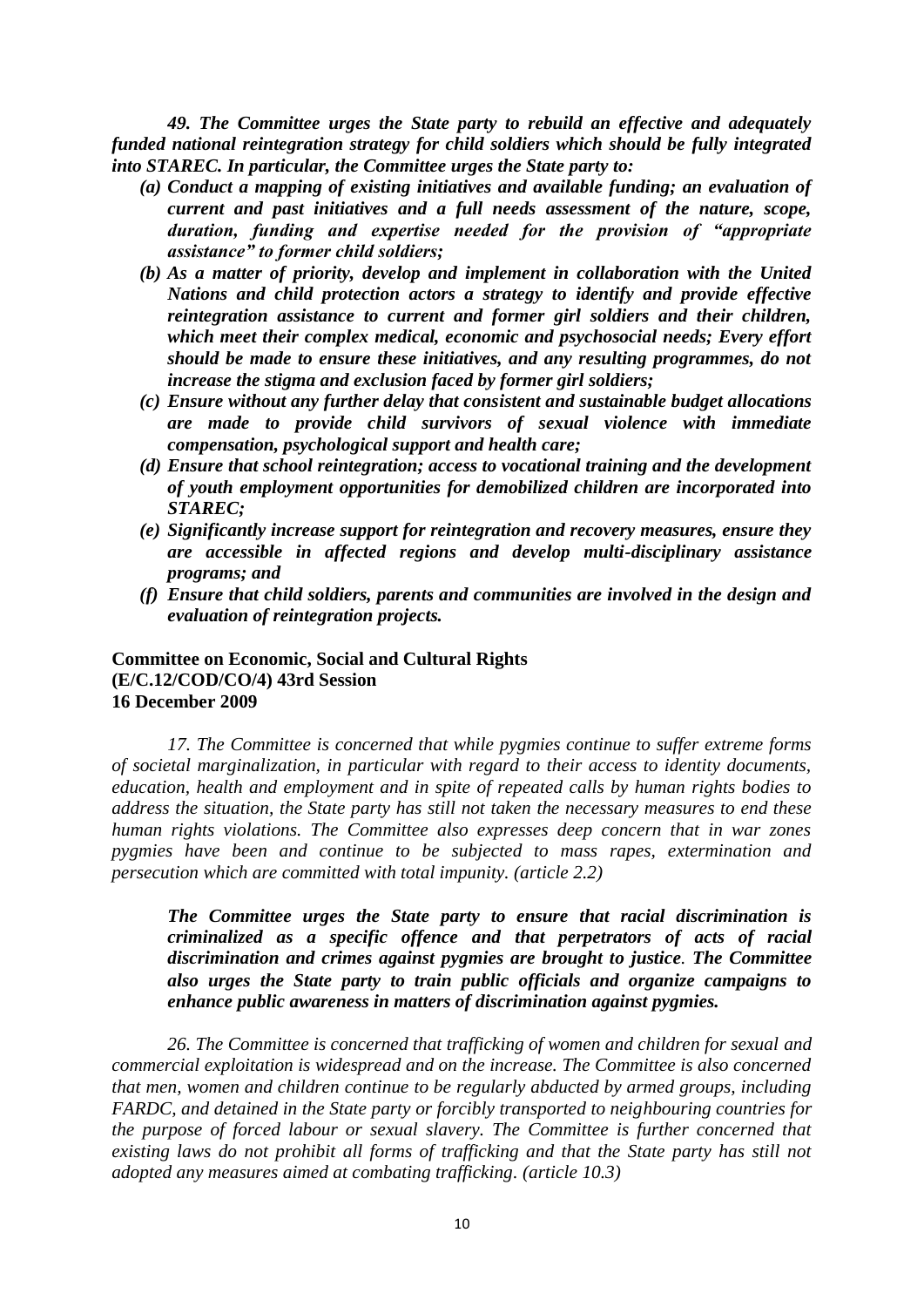*The Committee urges the State party to criminalize all forms of trafficking in human beings, convict perpetrators, adopt effective measures against trafficking and the sexual and commercial exploitation of women and children, and provide them with physical and psychological recovery and social reintegration measures, including provision of shelter, counselling and medical care.*

*33. The Committee expresses concern at the precarious situation of the 1.7 million internally displaced persons (IDPs) in the State party who rely exclusively on assistance provided by international humanitarian organizations. The Committee notes with concern that due to continuous insecurity in the eastern provinces of the State party, IDPs have no other choice but to hide in the forest where they are deprived of any assistance. The Committee also notes with deep concern that IDPs are regularly victims of gross human rights and humanitarian law violations committed by all factions engaged in the fighting, including FARDC.*

### *The Committee urges the State party through its Ministry for Solidarity and Humanitarian Affairs to assume its obligations to protect and respond to the needs of internally displaced persons.*

*35. The Committee notes with concern that in spite of the significant increase in budgetary allocations to the education sector, access to primary schools remains fee-paying and therefore unaffordable for many. The Committee also notes with concern that school enrolment of children, especially girls, remains at an extremely low level and that the low level of birth registration in the State party continues to be a major obstacle to the enjoyment of the right to education. The Committee is further concerned that only a small part of the State budget allocated to education is actually being spent on education, especially in priority areas such as educational infrastructure and decent salaries for teachers.*

*In light of its general comment No. 11 (1999) on plans of action for primary education (art. 14), the Committee reminds the State party that article 14 of the Covenant requires each State party which has not been able to secure compulsory primary education, free of charge, to undertake, within two years, to work out and adopt a detailed plan of action for the progressive implementation, within a reasonable number of years, to be fixed in the plan, of the principle of compulsory primary education free of charge for all. The Committee also urges the State party to take all appropriate measures to ensure that births are registered throughout its territory and that the funds allocated to education are actually spent on priority areas such as educational infrastructure and teachers. The Committee requests the State party to provide precise information in its next periodic report on the measures adopted to achieve free and compulsory primary education for all children.*

*35. The Committee notes with concern that in spite of the significant increase in budgetary allocations to the education sector, access to primary schools remains fee-paying and therefore unaffordable for many. The Committee also notes with concern that school enrolment of children, especially girls, remains at an extremely low level and that the low level of birth registration in the State party continues to be a major obstacle to the enjoyment of the right to education. The Committee is further concerned that only a small part of the*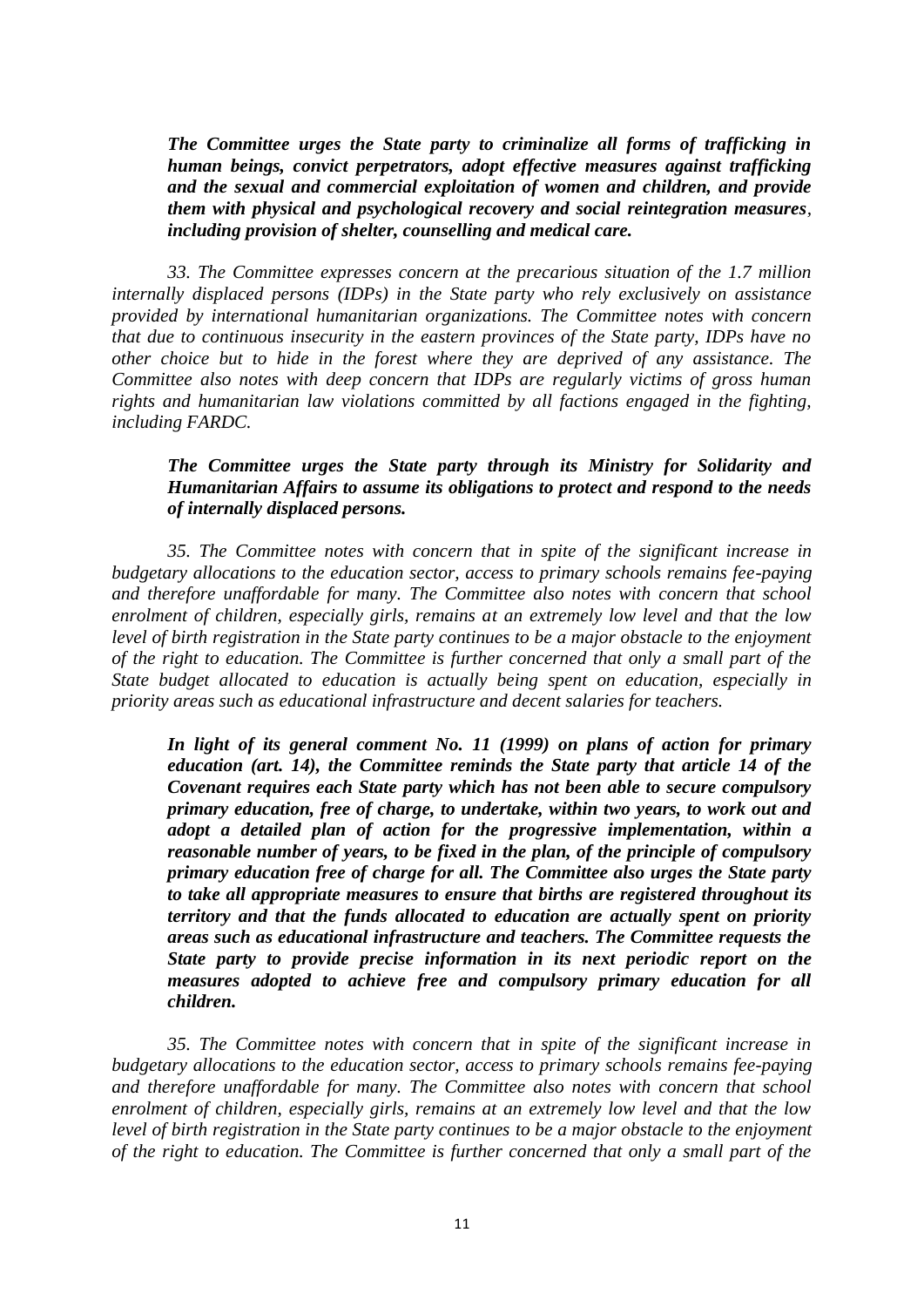*State budget allocated to education is actually being spent on education, especially in priority areas such as educational infrastructure and decent salaries for teachers.*

*In light of its general comment No. 11 (1999) on plans of action for primary education (art. 14), the Committee reminds the State party that article 14 of the Covenant requires each State party which has not been able to secure compulsory primary education, free of charge, to undertake, within two years, to work out and adopt a detailed plan of action for the progressive implementation, within a reasonable number of years, to be fixed in the plan, of the principle of compulsory primary education free of charge for all. The Committee also urges the State party to take all appropriate measures to ensure that births are registered throughout its territory and that the funds allocated to education are actually spent on priority areas such as educational infrastructure and teachers. The Committee requests the State party to provide precise information in its next periodic report on the measures adopted to achieve free and compulsory primary education for all children.*

### **Committee on the Rights of the Child (CRC/C/COD/CO/2) 50th session 10 February 2009**

7. *The Committee is concerned at the high level of poverty in the State party, which hampers the full enjoyment by children of their rights and leads to several forms of exploitation, such as economic exploitation, sexual exploitation and trafficking, and also increases vulnerability of certain groups of children inter alia street children, refugee and displaced children.* 

*28. The Committee notes with interest the measures taken to eliminate the disparity between education of girls and of boys, in particular through the acceleration strategy for education of girls (2003-2007). The Committee is nevertheless deeply concerned that certain groups of children face discrimination and marginalization, including children with disabilities, children accused of witchcraft, Batwa children, hidden children, demobilized child soldiers and internally displaced children, and that measures to implement legislation against discrimination, including administrative measures, have been insufficient. The Committee also expresses its concern at the persisting societal discrimination against girls.* 

*35. The Committee notes the efforts made by the State party to improve birth registration, including the adoption in 2004 of a National Plan of Action on the subject, training for birth registration officers, initiatives to move registry offices closer to population centres and the extension to 90 days of the time limit for registration of births. Nevertheless, the Committee notes with grave concern that not only does the percentage of children whose births have been registered remain low overall but the registration rate has in fact decreased.*

*36. The Committee recommends that the State party continue and strengthen its efforts to encourage birth registration of all children. The Committee urges the State party to ensure allocation of adequate financial, human and other resources to registration centres and to take measures, including mobile services, to ensure easy access to registration by the population in all areas of the country. The Committee further urges the State party to put in place a mechanism to provide for late registration of births free of charge.*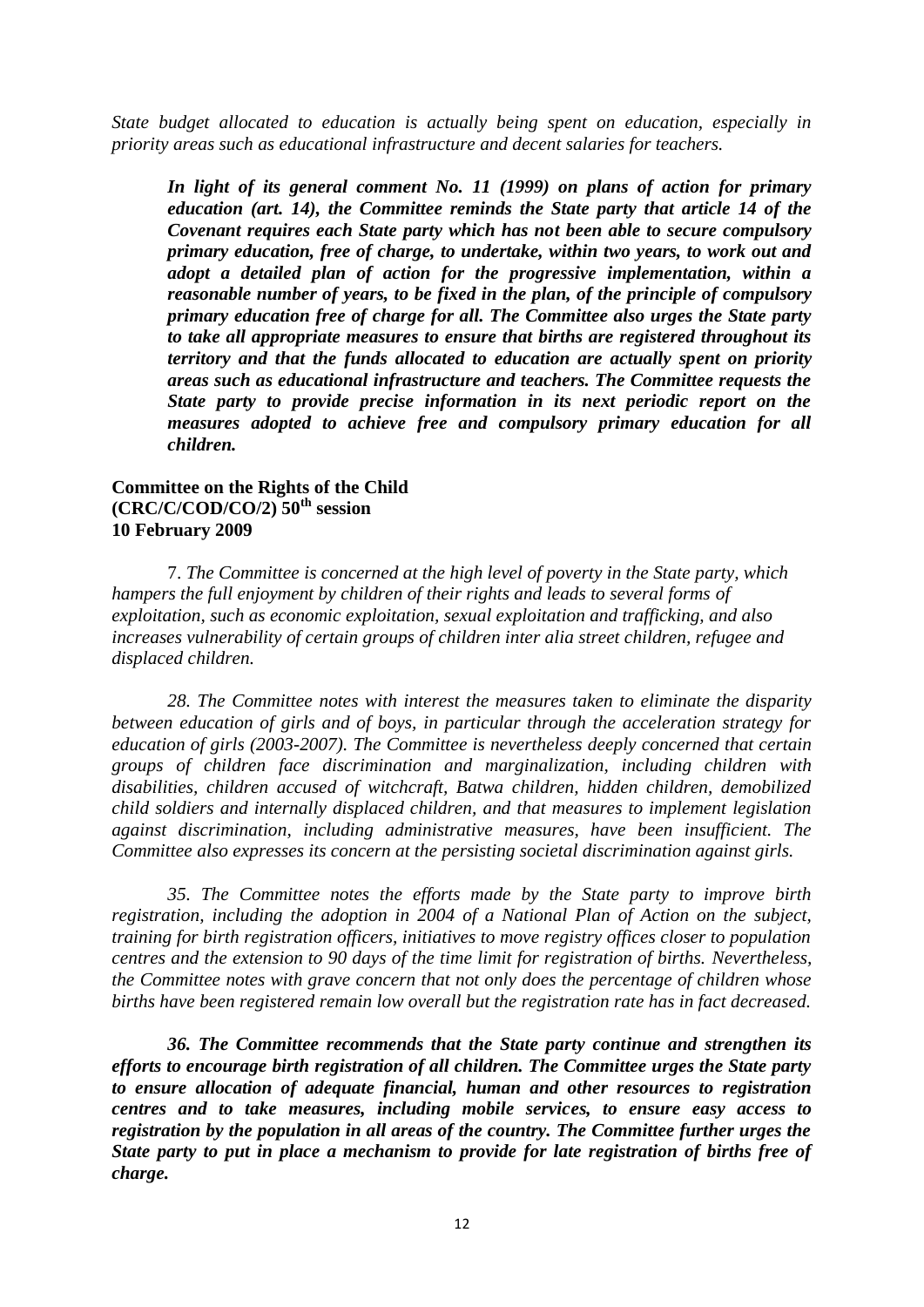*66. The Committee recommends that the State party, taking into account its general comment No. 1 (CRC/GC/2001/1) on the aims of education:* 

*(b) Take all measures to ensure that children complete their compulsory schooling, taking concrete action to address the reasons behind non-completion of schooling, including, inter alia, persisting zones of insecurity, displacement of families, lack of transport, destruction of school infrastructures and poverty;* 

*74. While noting with appreciation that some assistance is provided to refugees and displaced persons, the Committee nevertheless expresses grave concern that half of displaced persons on the State's territory are children. The Committee is deeply concerned that violence against child refugees or IDPs continues in the eastern part of the country. The Committee is also concerned that data on refugee and displaced children is lacking, that the provision of assistance is sporadic and that refugees and displaced persons, many of whom are children, are not legally protected.* 

*75. The Committee urges the State party, taking into account the Committee's general comment No. 6 (2005) on the treatment of unaccompanied children and separated children outside their country of origin, to continue and strengthen its efforts in order to ensure that all refugees and displaced persons, particularly children, are provided with adequate and appropriate assistance, including food, medical and psychological care and access to education. The Committee recommends that the State party establish a coherent database and national programmes for refugee and internally displaced children with a view to ensuring full protection of their rights. The Committee also reiterates its previous recommendation (CRC/C/15/Add.153, paragraph 63) that every effort be made to prevent all forms of violence against refugee and internally displaced children. Finally, the State party is encouraged to implement the recommendations of the Representative of the Secretary-General on the Human Rights of Internally Displaced Persons, following his mission to the State party in January 2009.* 

*84. The Committee is seriously concerned that marginalized children, such as children involved in armed conflict, refugees and internally displaced persons, are victims of sexual exploitation and abuse. Furthermore, the Committee is concerned that young girls in urban centres are often forced to engage in prostitution, sometimes by their parents, at a very early age.*

*85. The Committee recommends that the State party:*

- *(a) Develop and strengthen appropriate legislative measures to address the issues of sexual abuse and sexual exploitation;*
- *(b) Take steps to address the root causes of sexual exploitation and abuse, including poverty and separation of children from their families;*
- *(c) Take appropriate measures to end impunity for perpetrators of sexual offences against children and ensure their prosecution;*
- *(d) Ensure that child victims of sexual exploitation or abuse are not criminalized or penalized; and*
- *(e) Develop and implement appropriate policies and programmes for prevention, recovery and social reintegration of child victims, in accordance with the Declaration and Agenda for Action and the Global Commitment adopted at the 1996, 2001 and 2008 World Congresses against Commercial Sexual Exploitation of Children as well as the outcome of other international conferences on this issue.*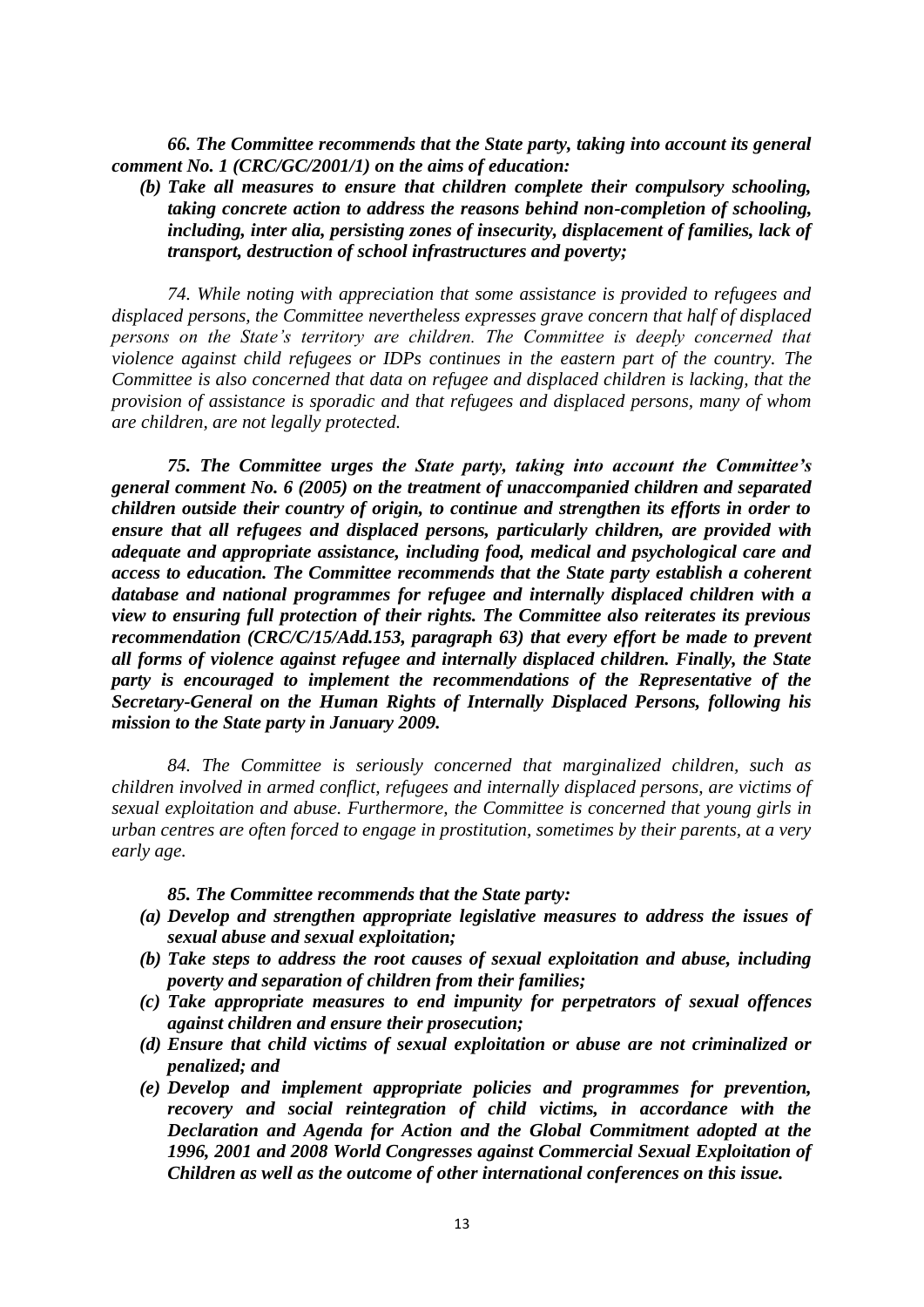# **Committee on the Elimination of Racial Discrimination (CERD/C/COD/CO/15) 71st session 17 August 2007**

*10. While noting the State party's intention to conduct a scientific census in 2009, the Committee remains concerned at the fact that the last census in the Democratic Republic of the Congo was conducted in 1970, and that as a result the information provided by the State party on the ethnic and linguistic make-up of its population, including indigenous peoples, refugees and displaced persons, is not comprehensive. The Committee recalls that information on demographic characteristics enables both the Committee and the State party to better assess the implementation of the Convention at the national level.*

*(b) The Committee invites the State party to submit data on refugees and displaced persons in order to enable it to assess the extent, distribution and impact of their movements.*

# **Committee on the Elimination of Discrimination against Women (CEDAW/C/COD/CO/5) 36th Session 25 August 2006.**

*340. While recognizing the efforts undertaken by the State party aimed at the reconstruction of the country and its socio-economic fabric after the long years of armed conflict, including the repatriation, rehabilitation and resettlement of refugees and internally displaced persons, the majority of whom are women, the Committee is concerned that the widespread poverty among women and the poor socio-economic conditions are among the causes of the violation of women's human rights and discrimination against them.* 

*341. The Committee urges the State party to make the promotion of gender equality an explicit component of all its national reconstruction and development strategies, policies and programmes, in particular those aimed at repatriation, rehabilitation and resettlement and at poverty alleviation and sustainable development. The Committee also invites the State party to place emphasis on the promotion and protection of women's human rights in all development cooperation programmes with international organizations and bilateral donors so as to address the socio-economic causes of discrimination against women.*

# **Human Rights Committee (CCPR/C/COD/CO/3) 86th session 26 April 2006**

*15. The Committee remains concerned at the large number of forced disappearances or summary and/or arbitrary executions committed throughout the State party's territory by armed groups. These violent acts in turn result in mass migrations of the affected populations, thereby contributing to an ever-increasing number of displaced persons, especially in the provinces of Ituri, North and South Kivu and Katanga (articles 6, 7 and 9 of the Covenant). The State party should open inquiries into any forced disappearance or arbitrary execution reported to it, appropriately prosecute and punish the perpetrators of such acts and grant effective reparations including appropriate compensation, to victims or their families (articles 6, 7 and 9). It should also strengthen measures to curb the displacement of civilian populations.*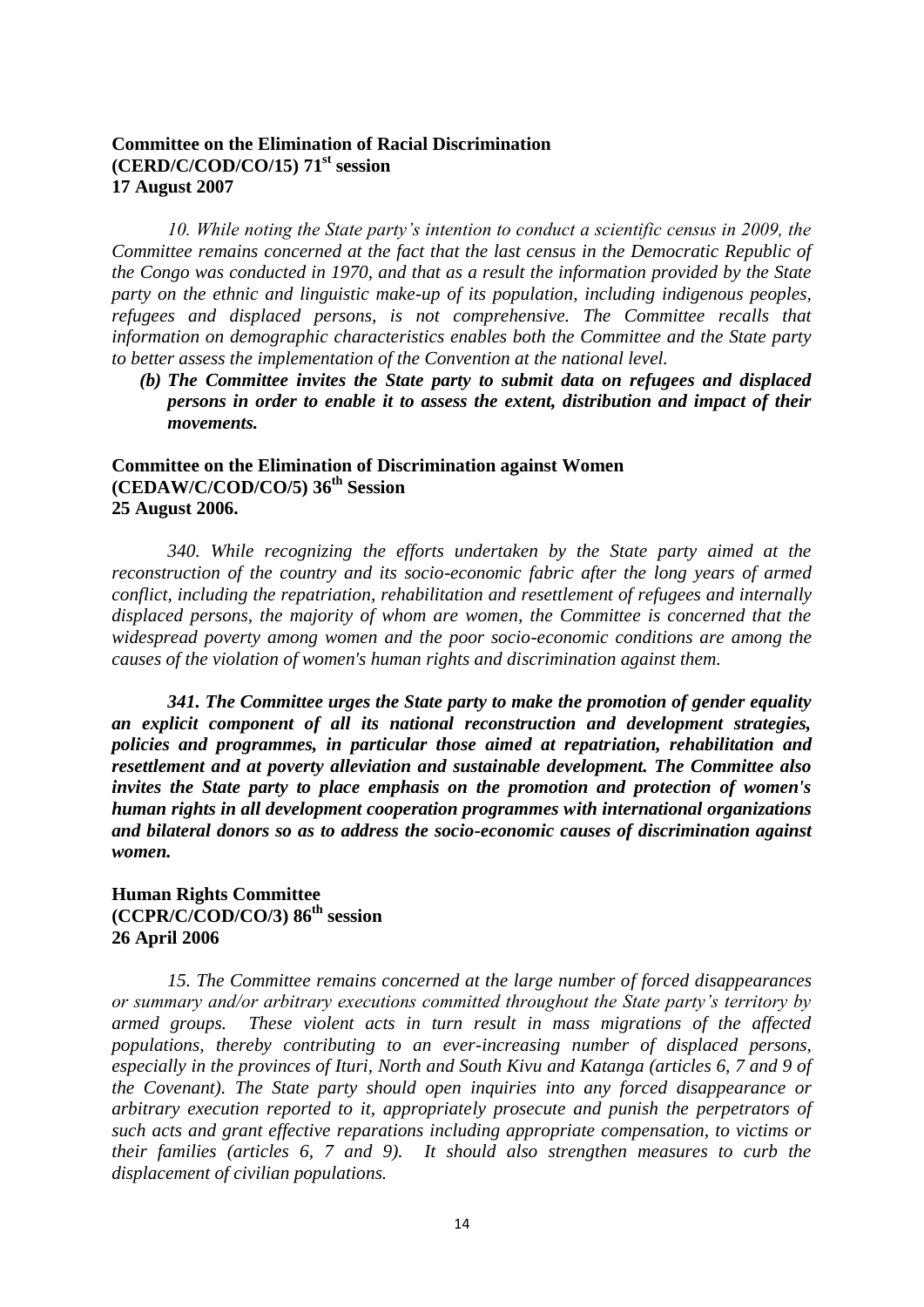#### **Special Procedure Reports**

**Report of the Representative of the Secretary-General on the situation of human rights on internally displaced persons - Mission to the Democratic Republic of the Congo (A/HRC/8/6/Add.3)** 

**16 May 2008**

*71. Following this first mission in the Democratic Republic of the Congo, the Representative concludes that this country is experiencing a serious protection crisis and a serious humanitarian crisis, particularly in its eastern region, highlighted inter alia by the very large numbers of internally displaced persons. He considers that the adoption of peaceful solutions to the present conflicts, the renunciation of violence, scrupulous respect by all concerned for human rights and the guarantees set out in humanitarian law and an unfailing commitment to combat impunity are essential in order to put an end to the serious violations of human rights suffered by the displaced persons in the eastern part of the Democratic Republic of the Congo.*

*72. The Representative calls on all the parties to implement without delay and with unfailing political commitment the statements of commitment signed at the Conference for Peace, Stability and Development in North and South Kivu, held in Goma from 6 to 23 January 2008, as well as the November 2007 Nairobi communiqué. In particular, he considers that continued dialogue is the only way out of the conflict affecting the country, and that any resort to arms would lead to disastrous consequences for the civilian population, especially the hundreds of thousands of persons who have already been displaced or who would be forced to flee as a result of such operations.*

*73. In order to provide displaced persons in the Democratic Republic of the Congo with assistance and protection in the context of a durable solution to the issue of displacement in this country - a prerequisite for peacebuilding - the Representative recommends a strategy focusing simultaneously on continued political dialogue between the Government and the various armed groups and the other parties concerned and the strengthening of humanitarian assistance and activities for the protection of the displaced population, as well as early recovery measures where returns are already under way or can be contemplated.*

**Report of the independent expert on the situation of human rights in the Democratic Republic of the Congo, Mr. Titinga Frédéric Pacéré1 (A/HRC/7/25) 29 February 2008**

*59. According to a study on the humanitarian situation in the Democratic Republic of the Congo which was published in July 2007 by the Ministry of Humanitarian Affairs, there are currently approximately 6 million internally displaced persons, mostly from vulnerable groups such as children, women, and older persons, throughout the country. In the region of Petit Nord alone (Goma, Masisi, Rutshuru, Lubero and Kalehe), between December 2006 and December 2007, a total of 437,796 internally displaced persons from 93,384 households were identified. Those figures were provided by the Commission on Population Movements in North Kivu, the Office of the United Nations High Commissioner for Refugees (UNHCR), the*